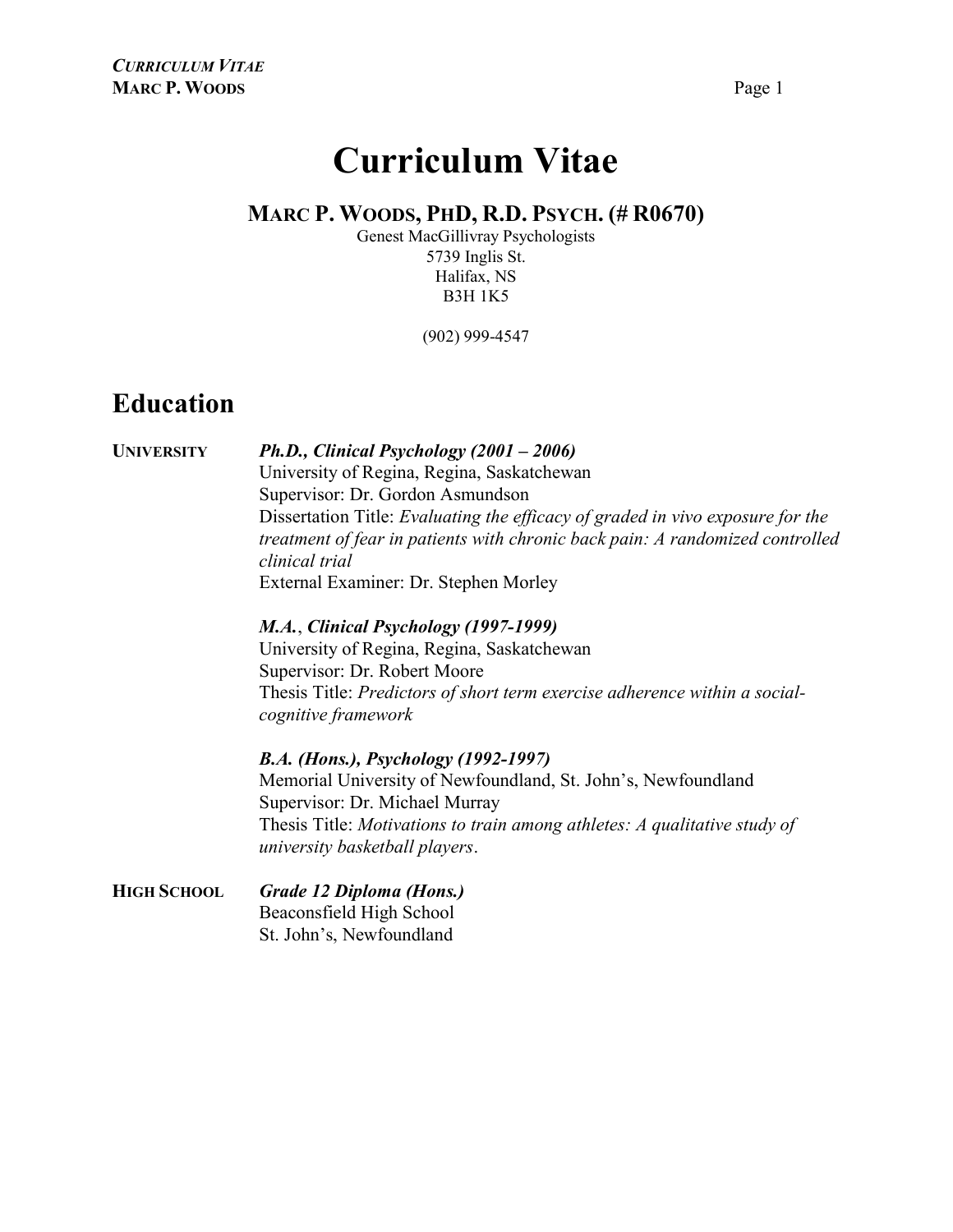## Clinical Experience

| 2010-Present | Psychologist - Independent Contractor, Genest MacGillivray Psychologists<br>(GMP) (Dec. $7/10$ – Present; currently 4 days/week)<br>GMP - 5739 Inglis St., Halifax, NS, B3H 1K5<br>Activities Provide individual psychological assessment and treatment for<br>adult and late teen clients presenting with psychosocial difficulties<br>(e.g., depression, anxiety, sleep disturbance, health problems, pain,<br>eating disorders; trauma); related report writing; contribute to<br>building the case load for the clinic.                                                                                                                                                                                                                                                                                                                |
|--------------|--------------------------------------------------------------------------------------------------------------------------------------------------------------------------------------------------------------------------------------------------------------------------------------------------------------------------------------------------------------------------------------------------------------------------------------------------------------------------------------------------------------------------------------------------------------------------------------------------------------------------------------------------------------------------------------------------------------------------------------------------------------------------------------------------------------------------------------------|
| 2010-Present | Psychologist - Independent Contractor, PT Health Services (Sept 20/10 -<br>Present; currently 1 day/week)<br>Elmsdale Integrated Health Clinic & Fall River Physiotherapy Clinic<br>Activities Provide individual psychological assessment and treatment for<br>adult and late teen clients presenting with psychosocial difficulties<br>(e.g., depression, anxiety, sleep disturbance, health problems);<br>related report writing; participate in weekly client reviews;<br>contribute to building the case load for the clinics; The Primary<br>case load consists of WCB Tier 1, 2 and 3A clients, as well as<br>MVC clients and clients from other insurers (e.g., DVA) or<br>private pay.                                                                                                                                            |
| 2005-2010    | <b>Psychologist - Chronic Pain Centre</b> (Oct $17/05$ – Sept $30/10$ , Full Time)<br>$204, 75 - 24$ <sup>th</sup> St. East, Saskatoon Health Region<br>Activities Provide individual psychological counselling for adult patients<br>with chronic pain and related psychological concerns; conduct<br>structured assessment interviews and testing on same population to<br>determine eligibility for the program; facilitate and co-facilitate<br>cognitive-behavioural/process group and psychoeducational<br>sessions for clients in the program; conduct weekly relaxation<br>training for clients in day program; administrative duties (e.g.,<br>weekly client review meetings); keep up-to-date with current<br>literature and review relevant clinical material for this position;<br>consultation with multi-disciplinary staff. |
| 2007-Present | Psychologist - Private Practice with Glenn Pancyr, PhD, RD Psych<br>$(Oct/07 - Aug/10)$<br>Activities Provide psychological assessment and counselling for adult clients<br>referred independently or via various insurers, physicians or other<br>sources; provide written reports of assessment and/or therapy<br>outcomes to the insurer and family physicians.                                                                                                                                                                                                                                                                                                                                                                                                                                                                         |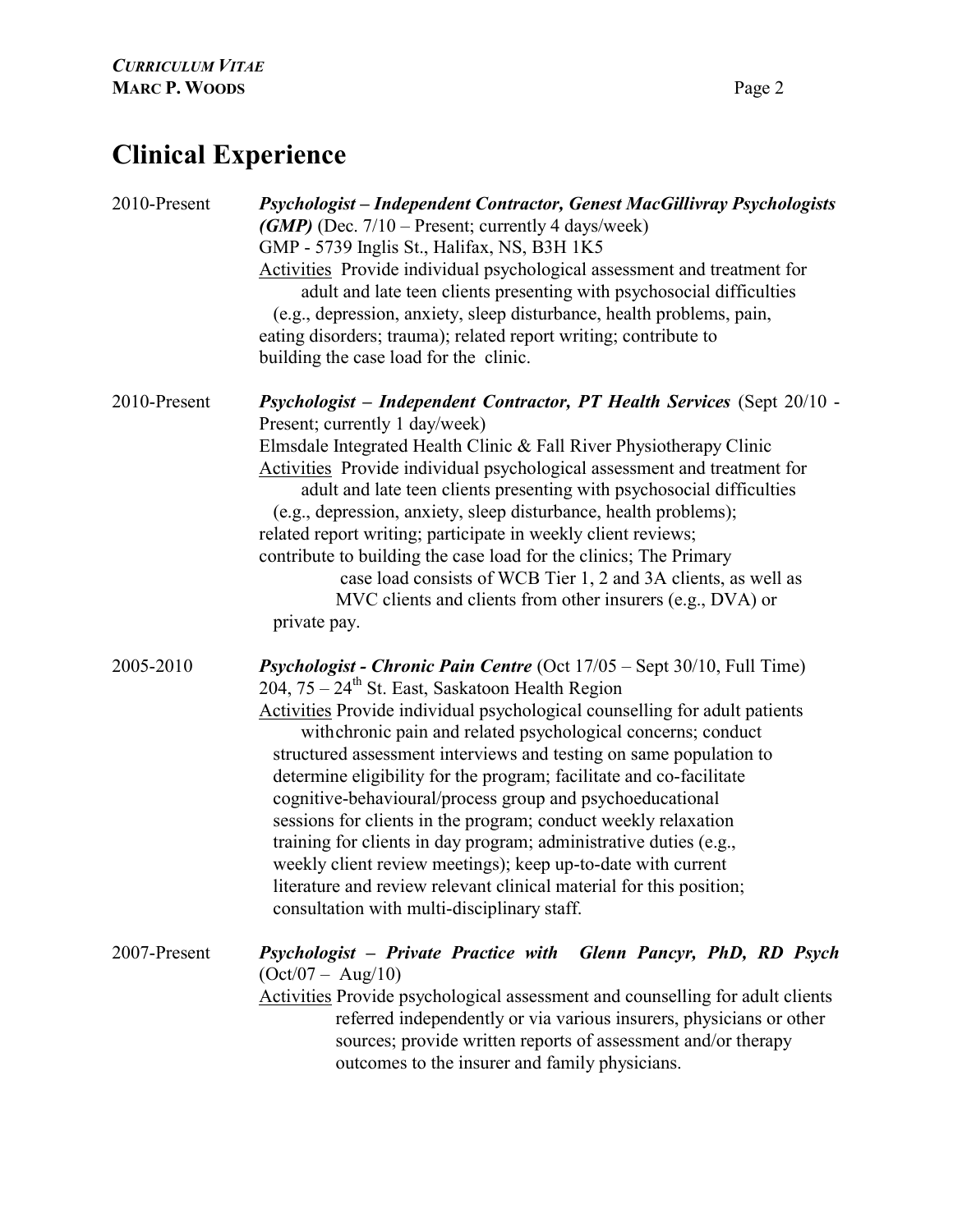| 2008 | Psychologist - Department of Clinical Health Psychology (June/08 - Nov<br>$1/08$ , Half-Time)<br>Saskatoon Health Region, Ellis Hall, Royal University Hospital<br>Activities Provide individual psychological counselling for adult patients<br>with medical conditions and related psychological concerns;<br>conduct phone intake and assessment interviews on this<br>population; consultation with other psychology staff.                                                                                                                                                                                                                                                                                                                                                                                                                                                                                                                                                                                                                                             |
|------|-----------------------------------------------------------------------------------------------------------------------------------------------------------------------------------------------------------------------------------------------------------------------------------------------------------------------------------------------------------------------------------------------------------------------------------------------------------------------------------------------------------------------------------------------------------------------------------------------------------------------------------------------------------------------------------------------------------------------------------------------------------------------------------------------------------------------------------------------------------------------------------------------------------------------------------------------------------------------------------------------------------------------------------------------------------------------------|
| 2004 | Resident - Clinical Health Psychology Rotation, Pre-Doctoral Internship in<br><b>Clinical Psychology</b> (May/05 - August/05, Full Time)<br>Saskatoon Health Region, Ellis Hall, Royal University Hospital<br>Activities Provide individual psychological counselling for adult patients<br>with medical conditions and related psychological concerns at both<br>Ellis Hall and the Department of Family Medicine, RUH; conduct<br>assessment interviews and cognitive and personality testing on<br>same population; co-facilitate cognitive-behavioural group for<br>individuals with social anxiety; provide supervision using diverse<br>theoretical models (i.e., interpersonal, cognitive-behavioural,<br>humanistic) to one first year Clinical Psychology graduate student<br>and one second year Psychiatry Resident; associated report writing<br>and data entry; administrative duties (e.g., weekly review<br>meetings); consultation with other psychology staff; attend and<br>participate in weekly educational seminars on a variety of topics.            |
| 2005 | Resident - Chronic Pain Rotation, Pre-Doctoral Internship in Clinical<br><b>Psychology</b> (Jan/05 – April/05, Full Time)<br>Saskatoon Health Region, FIT for Active Living and Chronic Pain Centre<br>Activities Provide individual psychological counselling for adult patients<br>with chronic pain ailments in a multi-disciplinary team setting;<br>conduct structured assessment interviews and personality testing<br>on same population; provide educational seminars to patient<br>population on topics of stress management, coping with pain, and<br>sleep management; facilitate a process group on loss and change;<br>facilitate and co-facilitate relaxation groups (six sessions per<br>group); facilitate and co-facilitate three discussion/process groups<br>(five session per group); administrative duties (e.g., scheduling<br>meetings); associated report writing and data entry; consultation<br>with multi-disciplinary team staff (e.g., for client review); attend<br>and participate in weekly educational seminars on a variety of<br>topics. |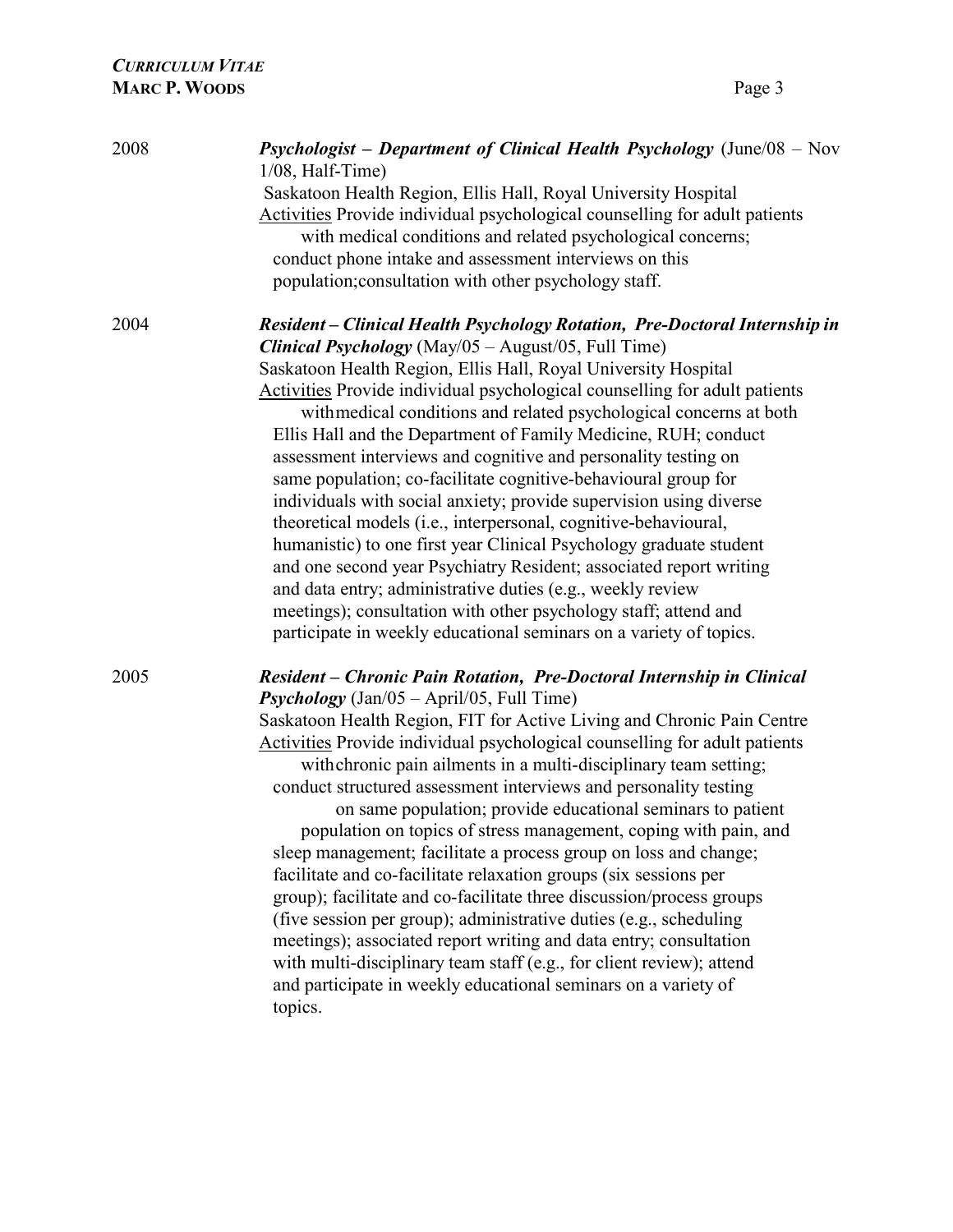| 2004      | <b>Resident - Child and Youth Rotation, Pre-Doctoral Internship in Clinical</b><br><b>Psychology</b> (Sept/04 – Dec/04, Full Time)                                                                                                                                                                                                                                                                                                                                                                               |
|-----------|------------------------------------------------------------------------------------------------------------------------------------------------------------------------------------------------------------------------------------------------------------------------------------------------------------------------------------------------------------------------------------------------------------------------------------------------------------------------------------------------------------------|
|           | Saskatoon Health Region, Child and Youth Services                                                                                                                                                                                                                                                                                                                                                                                                                                                                |
|           | Activities Provide psychological counselling for out-patient children and<br>families; conduct cognitive, personality, and behavioural<br>assessments on same populations; co-facilitate two groups for<br>children with ADHD/ODD ages 6-8 and 7-9; associated report<br>writing for all clinical activities; attend and participate in<br>educational seminars on a variety of topics once per week;<br>administrative duties; provide therapy to one long-term adult patient<br>with clinical health problems. |
| 2004      | <b>Dissertation Research</b> (May/04 $-$ Aug/04, Part Time)<br>University of Regina                                                                                                                                                                                                                                                                                                                                                                                                                              |
|           | Activities Provision of CBT treatment (graded <i>in vivo</i> exposure) to patients<br>with chronic low back pain; associated report writing and data entry;<br>provide supervision to MA level graduate students conducting graded<br>in vivo exposure.                                                                                                                                                                                                                                                          |
| 2003      | <b>Practicum</b> (Sept/03 – Dec/03, Part Time - 2 days/week)<br>Wascana Rehabilitation Center, Neuropsychology Unit<br>Activities Administration of neuropsychological test battery to in-patients and<br>out-patients suspected of having neuropsychological impairments;<br>assist in interpreting results and providing feedback to patients<br>and family; associated report writing; co-facilitation of pain-<br>management group.                                                                          |
| 2003      | Psychometrist (Feb/03 - Aug/03, Part-Time - 1.5 days/week)<br>Wascana Rehabilitation Center, Functional Rehabilitation Program<br>Activities Psychological assessment of individuals with chronic pain for the<br>purpose of determining whether tertiary treatment funded by<br>Saskatchewan Government Insurance (SGI) was warranted;<br>assessments incorporated interviews and personality assessment<br>devices; related report writing and multi-disciplinary conferencing to<br>review cases.             |
| 2000-2001 | <b>Psychologist I, Provisionally Registered</b> (Feb/00 $-$ Aug/01, Full-Time)<br>Waterford Hospital                                                                                                                                                                                                                                                                                                                                                                                                             |
|           | Activities Provide psychological counselling for in-patient and out-patient<br>conduct cognitive and personality<br>psychiatric populations;<br>assessments on same populations; associated report writing; attend<br>and participate in multi-disciplinary doctors' rounds twice weekly on<br>psychiatry ward.                                                                                                                                                                                                  |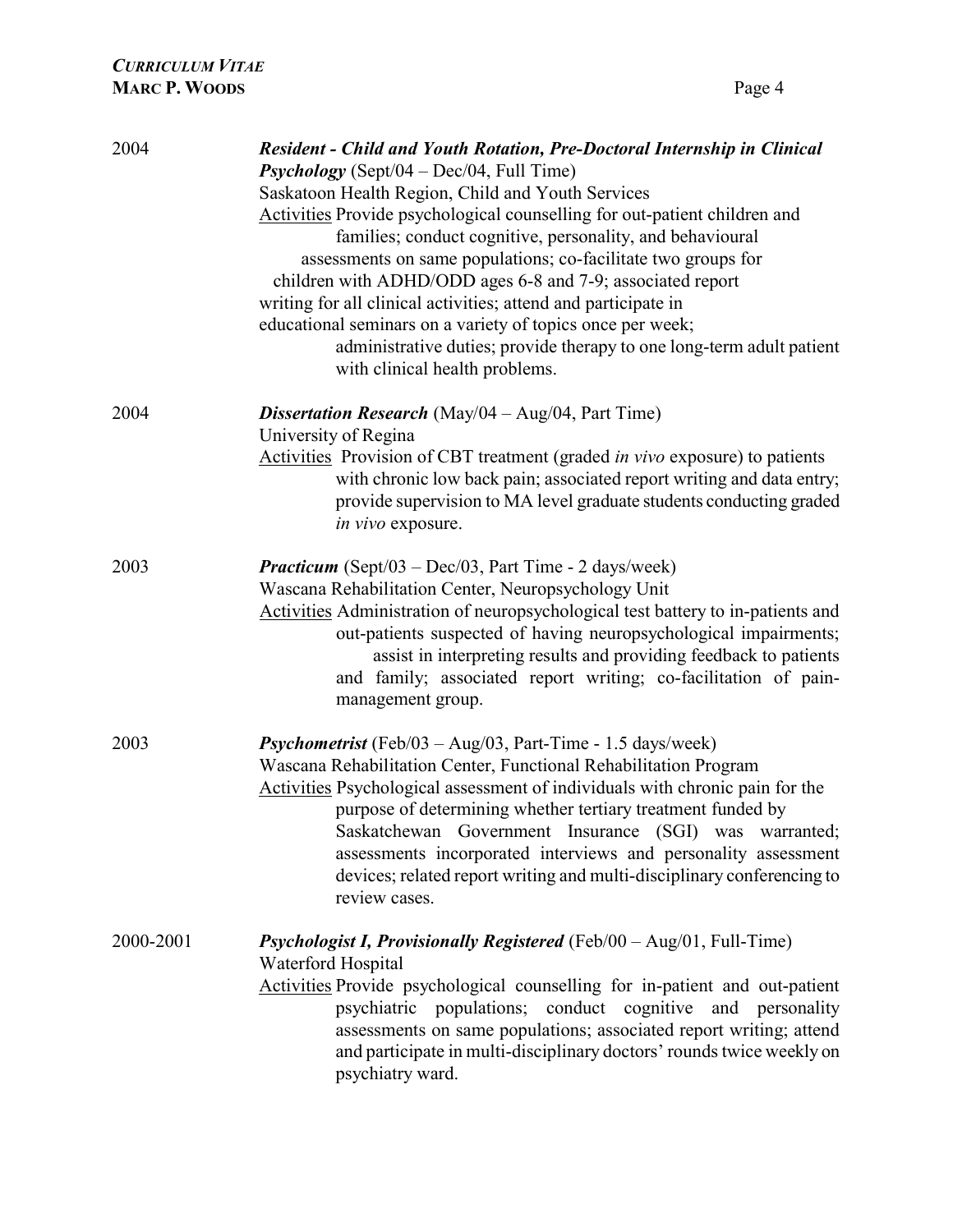| 1999 | <b>Child Assessment Assistant</b> (Jan/99 – April/99, Part Time)<br>Center for Advancement of Learning and Language (CALL) for children<br>Activities Administration of various psychometric devices and laterality tests to<br>child clients suspected of learning disabilities; assist in interpreting<br>said tests and providing feedback to parents; associated report<br>writing.                                                                                                                                             |
|------|-------------------------------------------------------------------------------------------------------------------------------------------------------------------------------------------------------------------------------------------------------------------------------------------------------------------------------------------------------------------------------------------------------------------------------------------------------------------------------------------------------------------------------------|
| 1999 | <b>Practicum</b> (Jan/99 – April/99, Part Time – 2 days/week)<br>Student Services and Counselling Center, University of Regina<br>Activities Provide psychological assistance for students and prospective<br>students of the university seeking career or personal counselling and<br>associated report writing; interpret and provide feedback on the<br>Strong Interest Inventory (SII) and Myers Briggs Type Indicator<br>(MBTI) as needed; participate in weekly reviews of activities<br>performed at the Counselling Centre. |
| 1998 | <i>Internship</i> (Fall Semester - 4 Months, Full Time)<br>St. Clare's Mercy Hospital, St. John's, NFLD.<br>Activities Provide psychological counselling for in-patient and out-patient<br>populations; conduct intellectual and personality assessments on<br>same populations; associated report writing; attend and participate in<br>doctors rounds thrice weekly on psychiatry ward; co-facilitate stress<br>management group                                                                                                  |
| 1998 | <b>Practicum</b> (May/98 - Aug/98, Part-Time - 1 day/week)<br>CALL, Regina, SK.<br>Activities Administration of various psychometric devices, including WISC-III,<br>Gates-MacGinitie (G-Mac), Visual Motor Integration (VMI),<br>WRAT-R, PPVT-R, KFD, HTP and some laterality tests to child<br>clients suspected of learning disabilities; assist in interpreting said<br>tests and providing feedback to parents; associated report writing.                                                                                     |

# Clinical Workshops/Conferences Attended

| 2014 | Complicated Grief – Dr. Robert Nemeyer                                                        |
|------|-----------------------------------------------------------------------------------------------|
| 2012 | Canadian Psychological Association - 73rd Annual Convention                                   |
| 2010 | 13 <sup>th</sup> World Congress of the International Association for the Study of Pain (IASP) |
| 2009 | Competency Based Supervision (by Dr. Carol Falender, May 28 & 29, 2009)                       |
| 2008 | Post Traumatic Stress Disorder - University of Saskatchewan Psychiatry                        |
|      | Academic Day (presentations by Dr. Rachel Yahuda, Dr. Pratibha Reebye, and                    |
|      | Dr. Robin Menzies)                                                                            |
| 2007 | Acceptance and Commitment Therapy: Theory and Treatment (by Dr. Robyn                         |
|      | Walser)                                                                                       |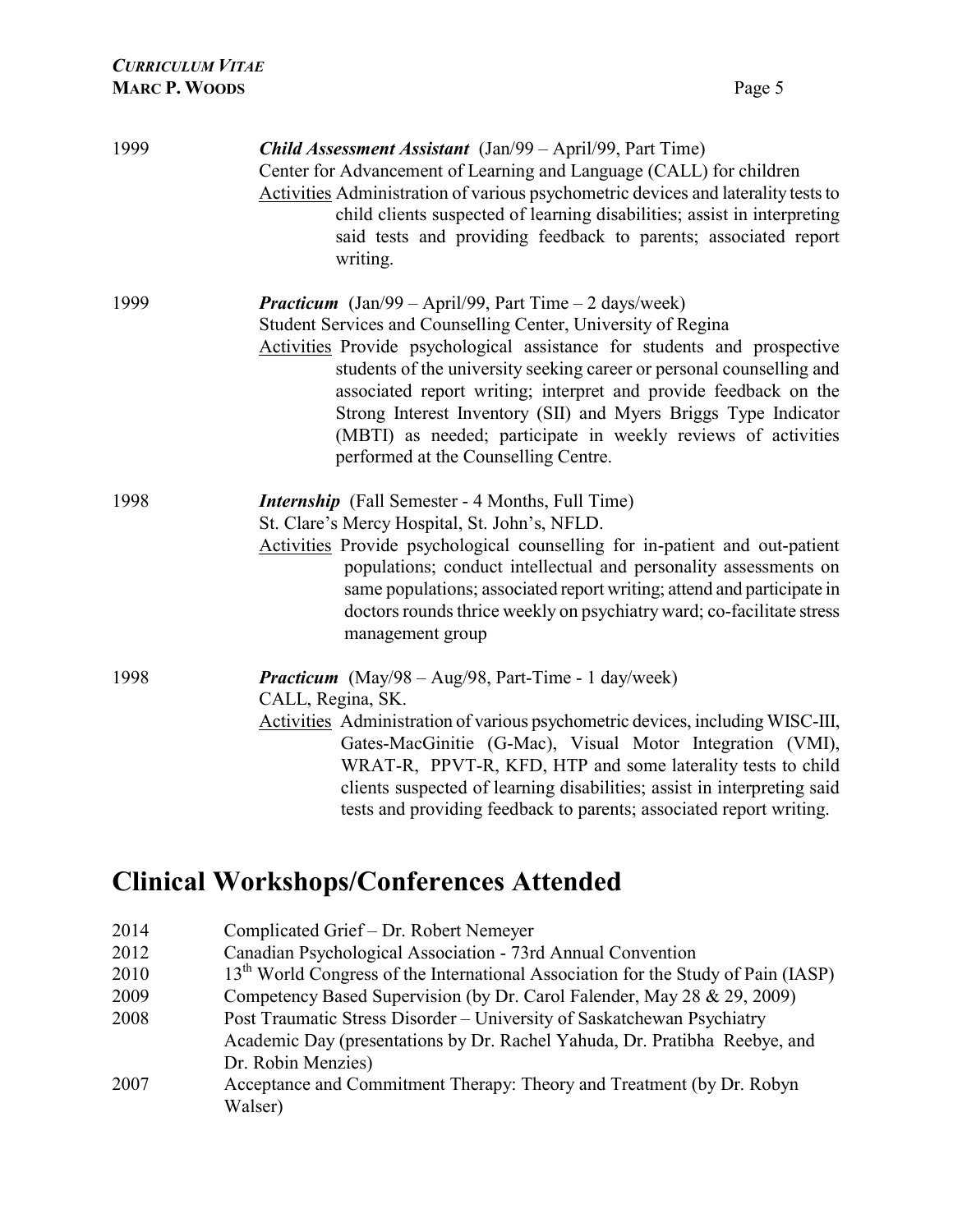| 2006 | Navigating Ethics in a Huge Organization (by Dr. Carole Sinclair)            |
|------|------------------------------------------------------------------------------|
| 2006 | Bipolar Disorders: An Update on Psychological and Pharmacological            |
|      | Advances – University of Saskatchewan Psychiatry Academic Day (presentations |
|      | by Dr. M. Otto, Dr. A. Duffy, and Dr. S. Beaulieu)                           |
| 2005 | Anxiety Disorders: An Update on Psychological and Pharmacological Advances - |
|      | University of Saskatchewan Psychiatry Academic Day (presentations by Dr. D.  |
|      | Barlow, Dr. G. Asmundson)                                                    |
| 2003 | The Information in Informed Consent (by Dr. Patrick O'Neill, CPA President)  |
| 2003 | Performance Psychology Symposium (by Dr. David Cox)                          |
| 2003 | Therapy Dynamics and Life Experiences II (by Dr. P. Antrobus)                |
| 2002 | Family therapy: An Emotionally Focussed Systems Approach (by D. Arbuthnott)  |
| 2002 | Therapy Dynamics and Life Experiences I (by Dr. P. Antrobus)                 |
| 2001 | The Therapy Assessment Interview and the Therapeutic Relationship (by Dr. K. |
|      | Arbuthnot and D. Arbuthnot)                                                  |
| 2001 | Emotion Focussed Therapy - The Transforming Power of Affect (by Dr. Leslie   |
|      | Greenberg)                                                                   |
| 2000 | Parent/Teen Control Issues (Presented by the Health Care Corporation of St.  |
|      | John's [HCCSJ])                                                              |
| 2000 | Am I Waving or Drowning? Stress Management Techniques (HCCSJ)                |
| 2000 | Looking For Normal [in the Workplace] (HCCSJ)                                |
| 2000 | Therapeutic Crisis Intervention (HCCSJ)                                      |
| 2000 | A Two-Day Course in Clinical Traumatology (by Dr. Charles R. Figley)         |
| 2000 | Introduction to Hypnosis (by Dr. Ian Simpson)                                |
| 2000 | Who Says Men Don't Get Depressed? (by Dr. Peter Cornish)                     |
| 2000 | Waterford Psychiatric Day - Schizophrenia                                    |
| 1999 | Grief Counselling and Grief Therapy (by Dr. J.W. Worden)                     |
| 1998 | Interventions for Self Mutilation (HCCSJ)                                    |
| 1998 | Suicide Intervention (HCCSJ)                                                 |
| 1998 | Cognitive Therapy Workshop (by Dr. David Burns)                              |

## Academic Work Experience

| 2008-Present | <b>Adjunct Professor</b><br>Department of Physical Medicine and Rehabilitation, College of Medicine,<br>University of Saskatchewan                                            |
|--------------|-------------------------------------------------------------------------------------------------------------------------------------------------------------------------------|
|              | Provide guest seminars on psychology and pain to medical students<br>Duties<br>at different stages of training; provide consultation to the Director.                         |
| 2006-2010    | <b>Rotation Co-ordinator and Supervisor</b><br>Saskatoon Health Region Psychology Residency Program<br>Help to organize clinical psychology rotations for residents<br>Duties |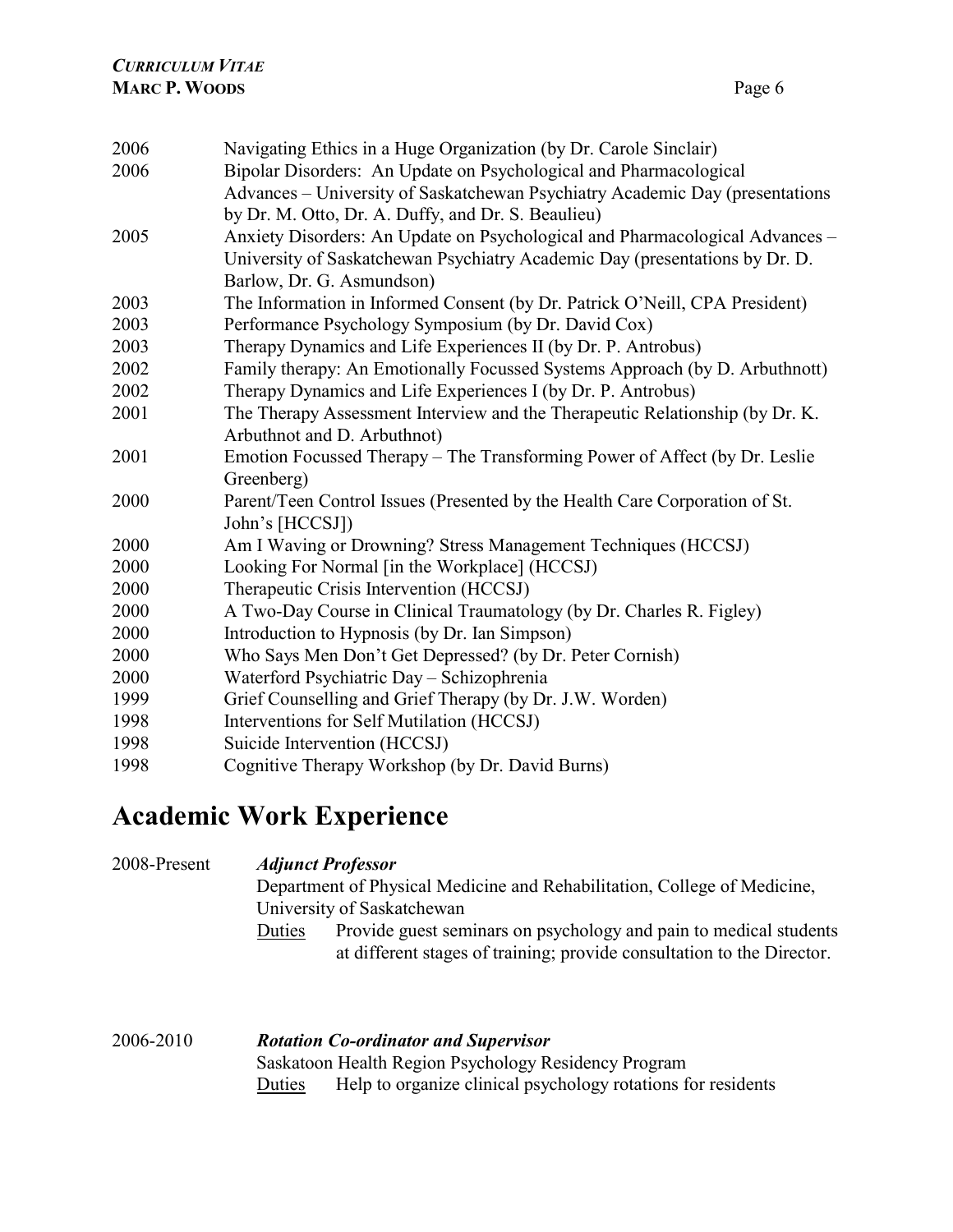| <b>CURRICULUM VITAE</b><br><b>MARC P. WOODS</b> | Page 7                                                                                                                                                                                                                                                                                                                                          |
|-------------------------------------------------|-------------------------------------------------------------------------------------------------------------------------------------------------------------------------------------------------------------------------------------------------------------------------------------------------------------------------------------------------|
|                                                 | interested in a rotation at the Chronic Pain Centre; provide<br>supervision for residents of the CPC rotation; attend monthly<br>Resident Advisory Committee meetings; related administrative<br>duties.                                                                                                                                        |
| 2003                                            | <b>Teaching Assistant</b> (Winter Employment - Part Time)<br>University of Regina, Graduate Studies - Psychology<br>Preparing for and leading introductory psychology class discussion<br>Duties<br>for two seminars/week with corresponding office hours; correction<br>of associated tests and papers, preparation of class assignments.      |
| 2002                                            | <b>Research Assistant</b> (Summer/Fall Employment)<br>University of Regina, Graduate Studies - Psychology<br>Literature review; preparation of papers for publication; recruiting<br>Duties<br>and testing participants for CIHR grant research; statistical analyses<br>of related data.                                                       |
| 2001-2002                                       | <b>Teaching Assistant</b> (Fall/Winter Employment - Part Time)<br>University of Regina, Graduate Studies - Psychology<br>Preparing for and leading introductory psychology class discussion<br>Duties<br>for two seminars/week with corresponding office hours; correction<br>of associated tests and papers, preparation of class assignments. |
| 1998                                            | <b>Teaching Assistant</b> (Winter Employment - Part Time)<br>University of Regina, Graduate Studies - Psychology<br>Correction of weekly statistic assignments; associated office hours;<br>Duties<br>supervision of Developmental and Social psychology classes;<br>correction of associated tests and papers                                  |
| 1997                                            | Teaching Assistant (Fall Employment - Part Time)<br>University of Regina, Graduate Studies - Psychology<br>Preparing for and leading introductory psychology class discussion<br>Duties<br>for two seminars/week with corresponding office hours; correction<br>of associated tests and papers, preparation of class assignments.               |
| 1997                                            | <b>Research Assistant</b> (Winter Employment - Part Time)<br>Memorial Undergraduate Career Experience<br>Teaching dyslexic children of various ages to read using Glass<br>Duties<br>Drills; developing and organizing tutorial sessions.                                                                                                       |
| 1996                                            | <b>Research Assistant</b> (Fall Employment - Part-Time)<br>Memorial Undergraduate Career Experience<br>Analyzing and organizing numerical data; rating imagery test results;<br>Duties                                                                                                                                                          |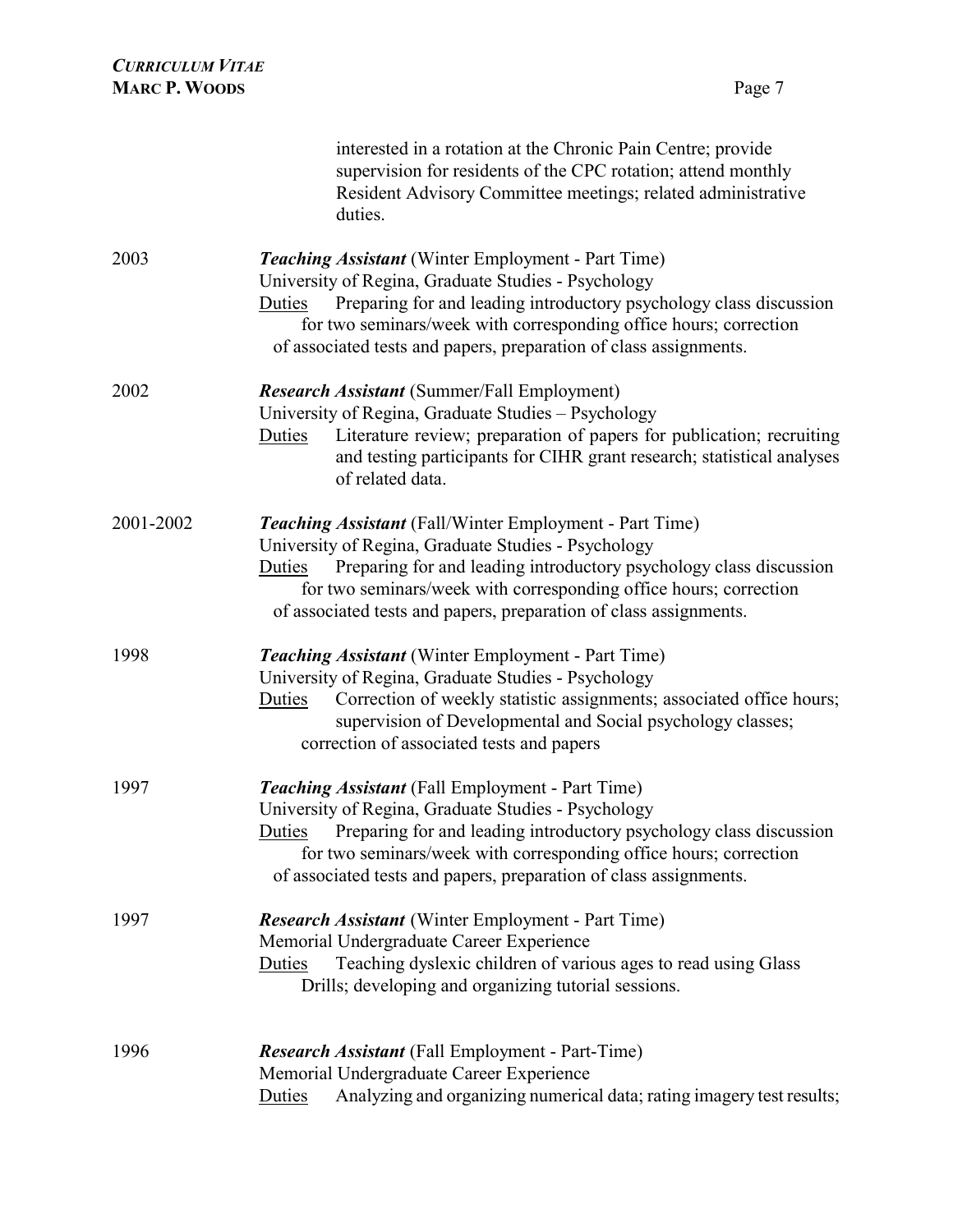statistical manipulations of results.

1995 Research Assistant (Fall Employment - Part-Time) Memorial Undergraduate Career Experience Program (MUCEP) Duties Gathering a subject pool for a social psychology study; contacting and testing volunteer subjects; organizing test materials and collecting data.

#### Scholarships and Awards

| Nominated for 1 <sup>st</sup> Annual Ronald Melzack Award              |
|------------------------------------------------------------------------|
| Saskatchewan Health Care Bursary                                       |
| Board of Trustees Scholarship, Health Care Corporation of St. John's   |
| Graduate Scholarship, University of Regina                             |
| Edward Patrick Browne Scholarship, Memorial University of Newfoundland |
| (MUN)                                                                  |
| Edward Patrick Browne Scholarship, MUN                                 |
| Academic All-Canadian                                                  |
| Dean's List                                                            |
| Dean's List                                                            |
| Edward Patrick Browne Scholarship, MUN                                 |
| Academic All-Canadian                                                  |
| Edward Patrick Browne Scholarship, MUN                                 |
|                                                                        |

#### Publications & Presentations

- Woods, M. (2013). Understanding Pain Psychosocial Factors. National webinar provided to pt Health employees, May 30, 2013.
- Woods, M. (2012). Pain, psychosocial factors and the return to work. Seminar provided at the Return to Work Issues in Worker's Compensation Workshop in Halifax, NS (Dec. 4, 2012).
- Wagner, F., Janzen, B., Tkachuk, G. & Woods, M (2011). An evaluation of the long-term treatment outcomes of an interdisciplinary chronic pain centre program. Journal of Musculoskeletal Pain, 19, 134-143.
- Tkachuk, G. & Woods, M (2010). Changes in pain acceptance mediate outcomes predicted by catastrophizing and fear: Revision of the Fear-Avoidance model. Poster session presented at the 13<sup>th</sup> World Congress of the International Association for the Study of Pain, Montreal, QB, Canada.
- Woods, M., & Asmundson, G.J. (2008). Evaluating the efficacy of graded in vivo exposure for the treatment of fear in patients with chronic back pain: A randomized controlled clinical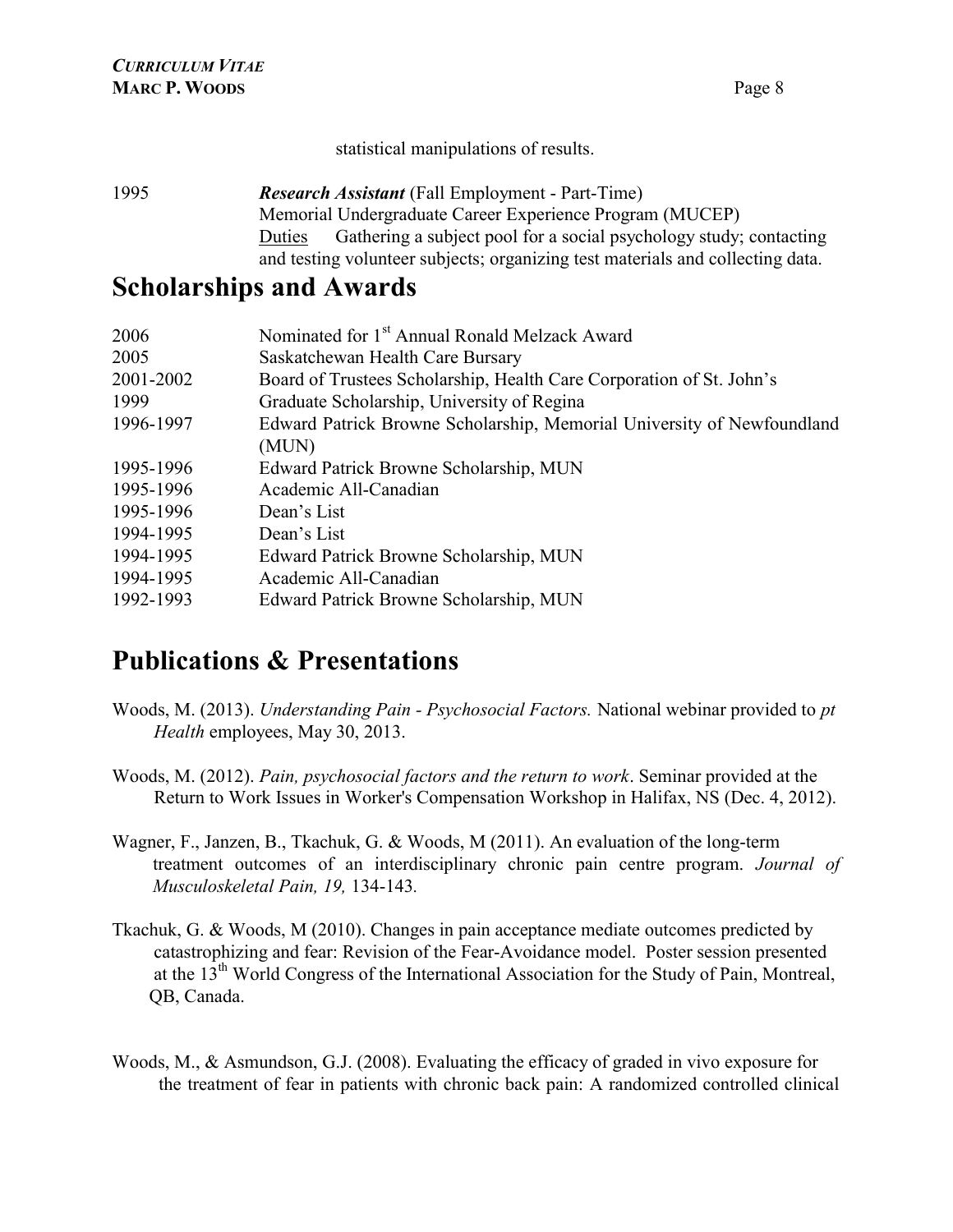trial. Pain, 136, 271-280.

- Tkachuk, G., Woods, M. (2008). Increased pain acceptance mediates outcomes related to improvements in catastrophizing, fear and self-efficacy. Pain Research and Management, 13 (2), 122.
- Tkachuk, G., Woods, M. (2008). Changes in Acceptance are associated with outcomes of interdisciplinary chronic pain treatment. Pain Research and Management, 13 (2), 149.
- Woods, M. (2008, January). Managing challenging patients: Effective communication strategies and promotion of patient self-care. Workshop conducted at Back at It: A Review of Current Approaches to Managing Neck and Back Pain conference in Saskatoon, SK, Canada.
- Woods, M. (2008, January). Psychosocial implications of pain. Workshop conducted at Back at

 It: A Review of Current Approaches to Managing Neck and Back Pain conference in Saskatoon, SK, Canada.

- Woods, M. (2007, February). Managing the psychosocial implications of pain: Effective communication and promotion of self-care. Workshop conducted at Pain Management: Drugs and Beyond conference in Regina, SK, Canada.
- Woods, M. (2006, October). Understanding pain. Presentation conducted at the Multiple Sclerosis Society of Canada Family Conference in Saskatoon, SK, Canada.
- Woods, M., Asmundson, G.J., Hadjistavropoulos, H.D., & Robinson, T. (2006, June). Evaluating the efficacy of graded in vivo exposure for the treatment of fear in patients with chronic back pain: A randomized controlled clinical trial. In S.H. Stewart (Chair), Young Canadian health psychology researchers: The best and the brightest. Symposium conducted at the annual meeting of the Canadian Psychological Association, Calgary, AB, Canada.
- Woods, M., Asmundson, G.J., Hadjistavropoulos, H.D., & Robinson, T. (2004, June). Evaluating the efficacy of graded in vivo exposure for the treatment of fear in patients with chronic back pain: A randomized controlled clinical trial. Poster session at the annual meeting of the Canadian Psychological Association, St. John's, NF, Canada.
- Woods, M. (1998, June). Assessment of a new pistol course of fire. In R.N. MacLennan (Chair). Applied psychological research in police training. Symposium conducted at the annual meeting of the Canadian Psychological Association, Edmonton, AB, Canada.
- Woods, M. (1998, June). Motivations to train among athletes: A qualitative study of university basketball players. Poster session presented at the annual meeting of the Canadian Psychological Association, Edmonton, AB, Canada.